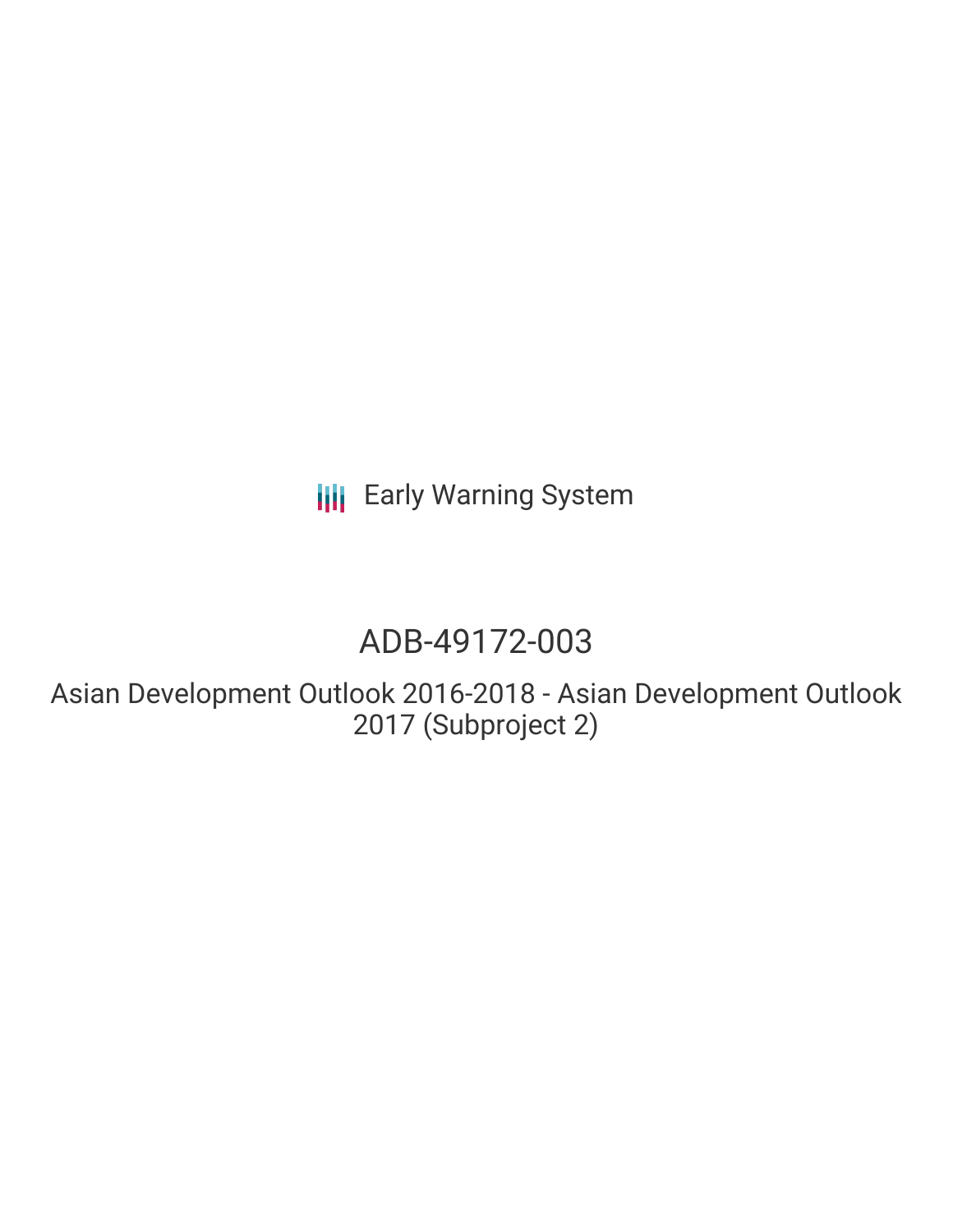

# **Quick Facts**

| Asian Development Bank (ADB)              |
|-------------------------------------------|
| Approved                                  |
| U                                         |
| 2016-08-05                                |
| Regional                                  |
| Law and Government, Technical Cooperation |
| <b>Advisory Services</b>                  |
| $$1.20$ million                           |
|                                           |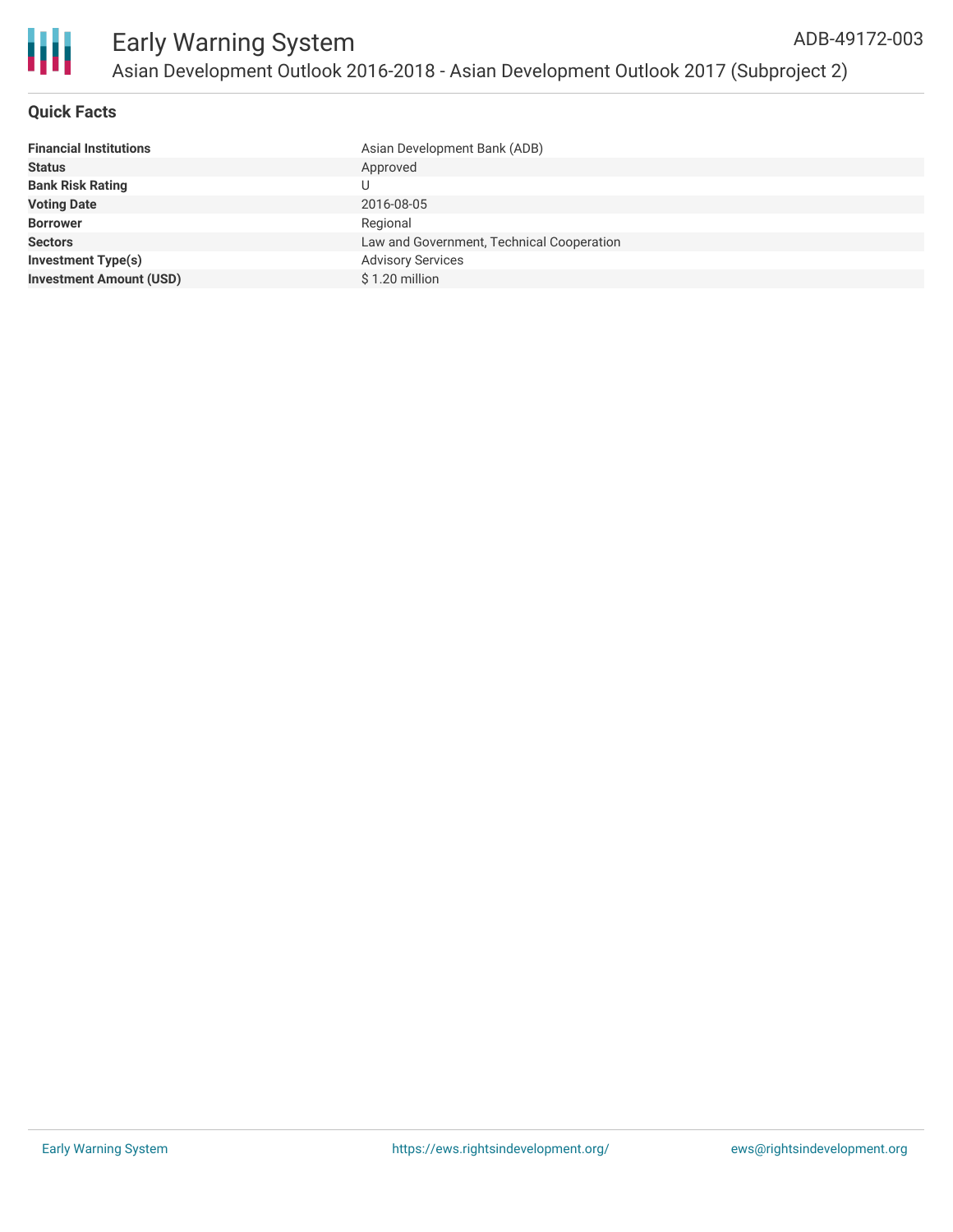

# **Project Description**

According to ADB website, the proposed subproject is part of the cluster regional research and development technical assistance that will support the preparation of the flagship publication, the Asian Development Outlook (ADO), for 3 years. This publication includes staff analyses of the macroeconomic prospects for all of Asian Development Bank's (ADB) 45 developing member countries (DMCs), referred to collectively as developing Asia, and provides insights into the current economic issues the region faces. Its content provides vital intelligence to policy makers in DMCs, ADB Management and shareholders, and researchers globally, and underpins ADB operational decisions. The ADO showcases ADB's knowledge and expertise about the region.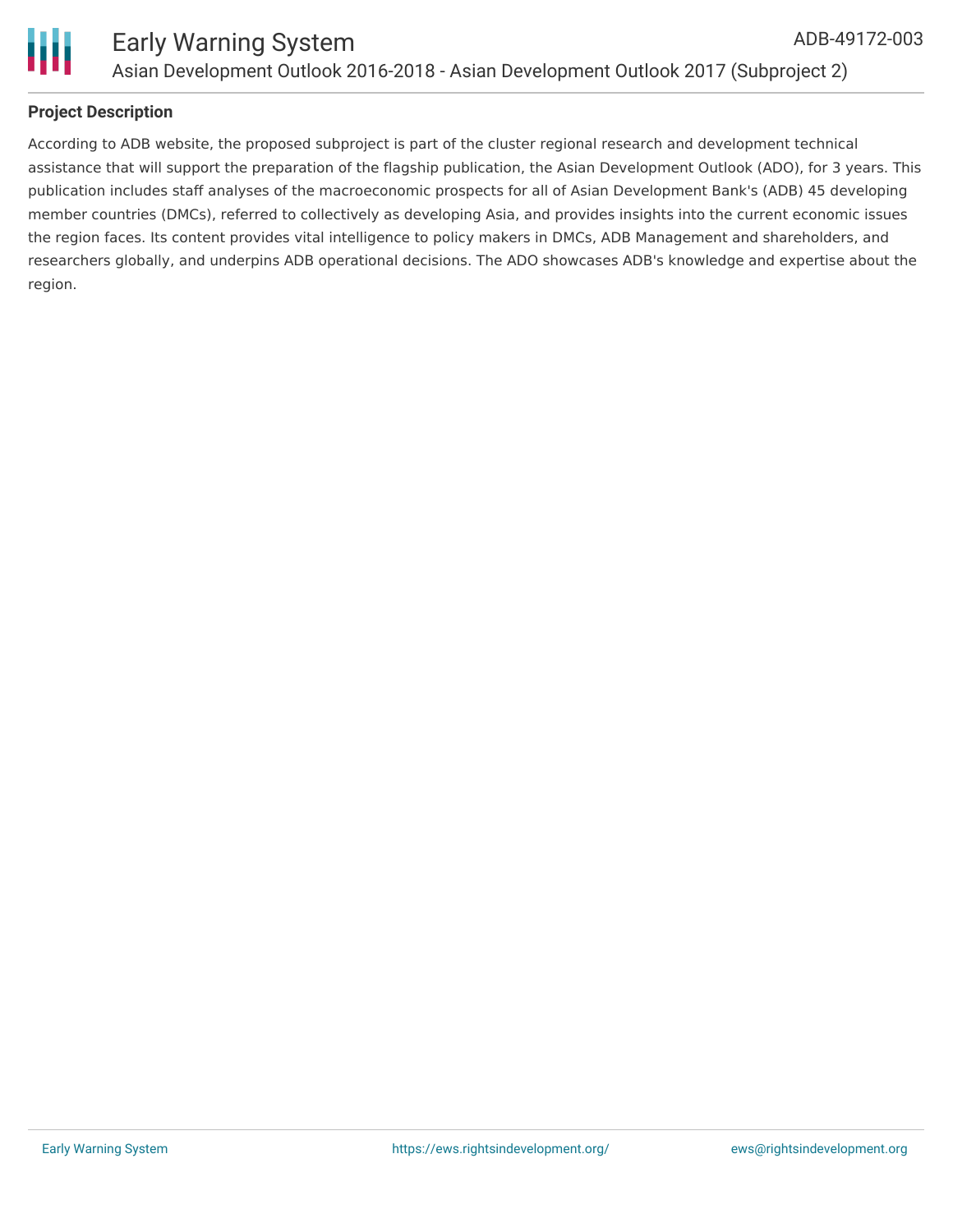

# **Investment Description**

Asian Development Bank (ADB)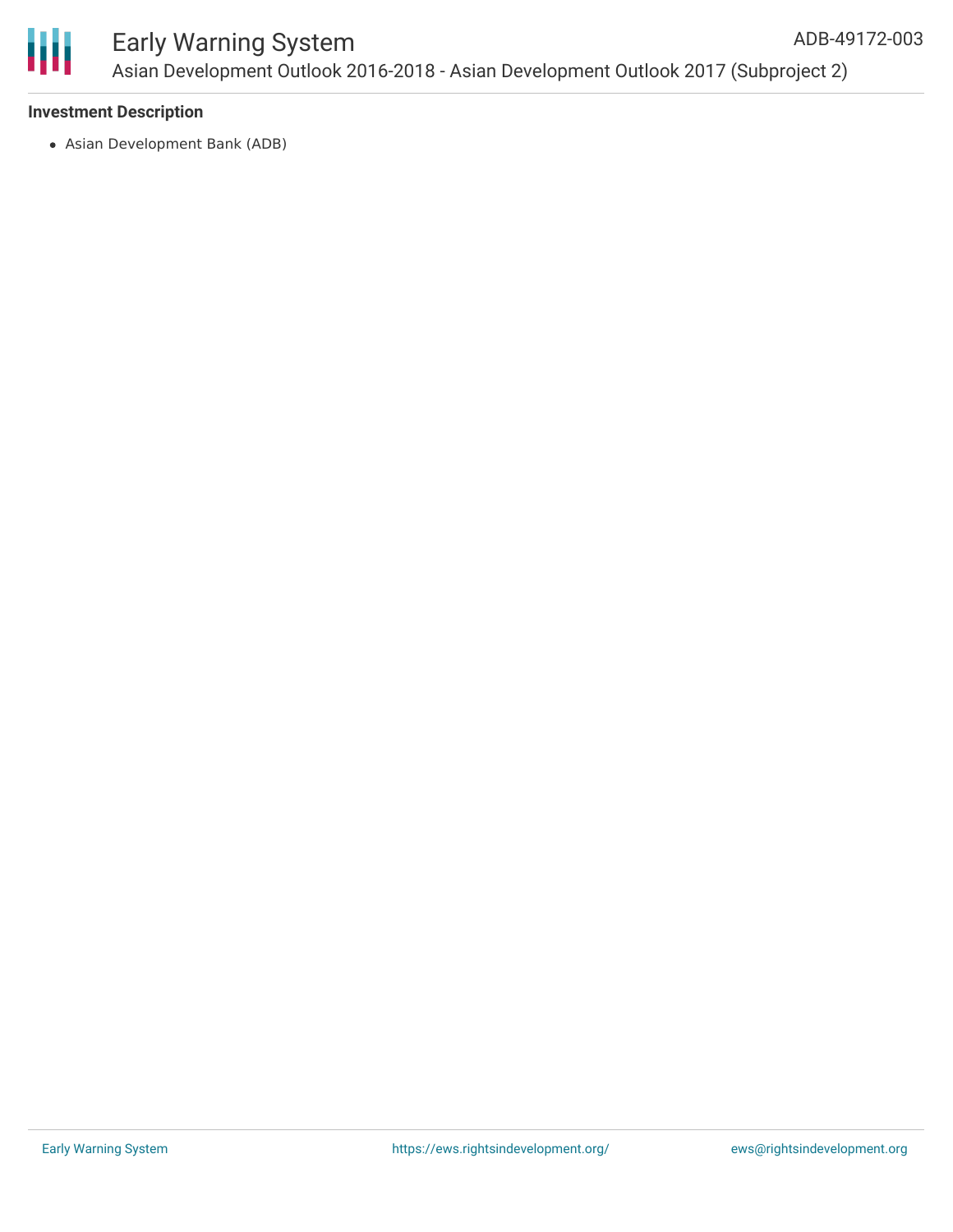

# **Contact Information**

Project Officer: Zveglich Jr., Joseph Ernest Economic Research and Regional Cooperation Department No contact information provided at the time of disclosure.

#### ACCOUNTABILITY MECHANISM OF ADB

The Accountability Mechanism is an independent complaint mechanism and fact-finding body for people who believe they are likely to be, or have been, adversely affected by an Asian Development Bank-financed project. If you submit a complaint to the Accountability Mechanism, they may investigate to assess whether the Asian Development Bank is following its own policies and procedures for preventing harm to people or the environment. You can learn more about the Accountability Mechanism and how to file a complaint at: http://www.adb.org/site/accountability-mechanism/main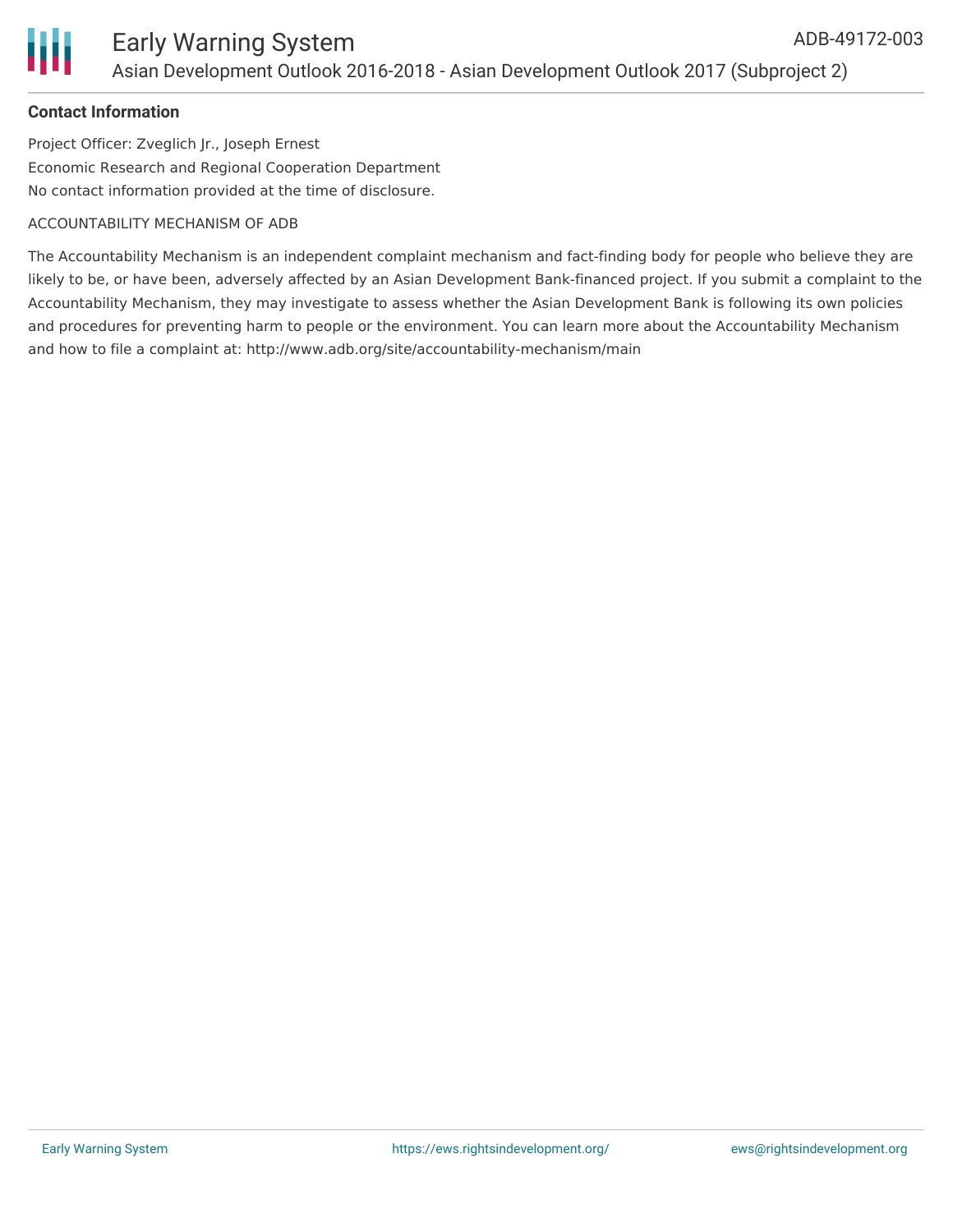

## Early Warning System Asian Development Outlook 2016-2018 - Asian Development Outlook 2017 (Subproject 2) ADB-49172-003

# **Bank Documents**

Project [Disclosure](https://www.adb.org/printpdf/projects/49172-003/main) PDF